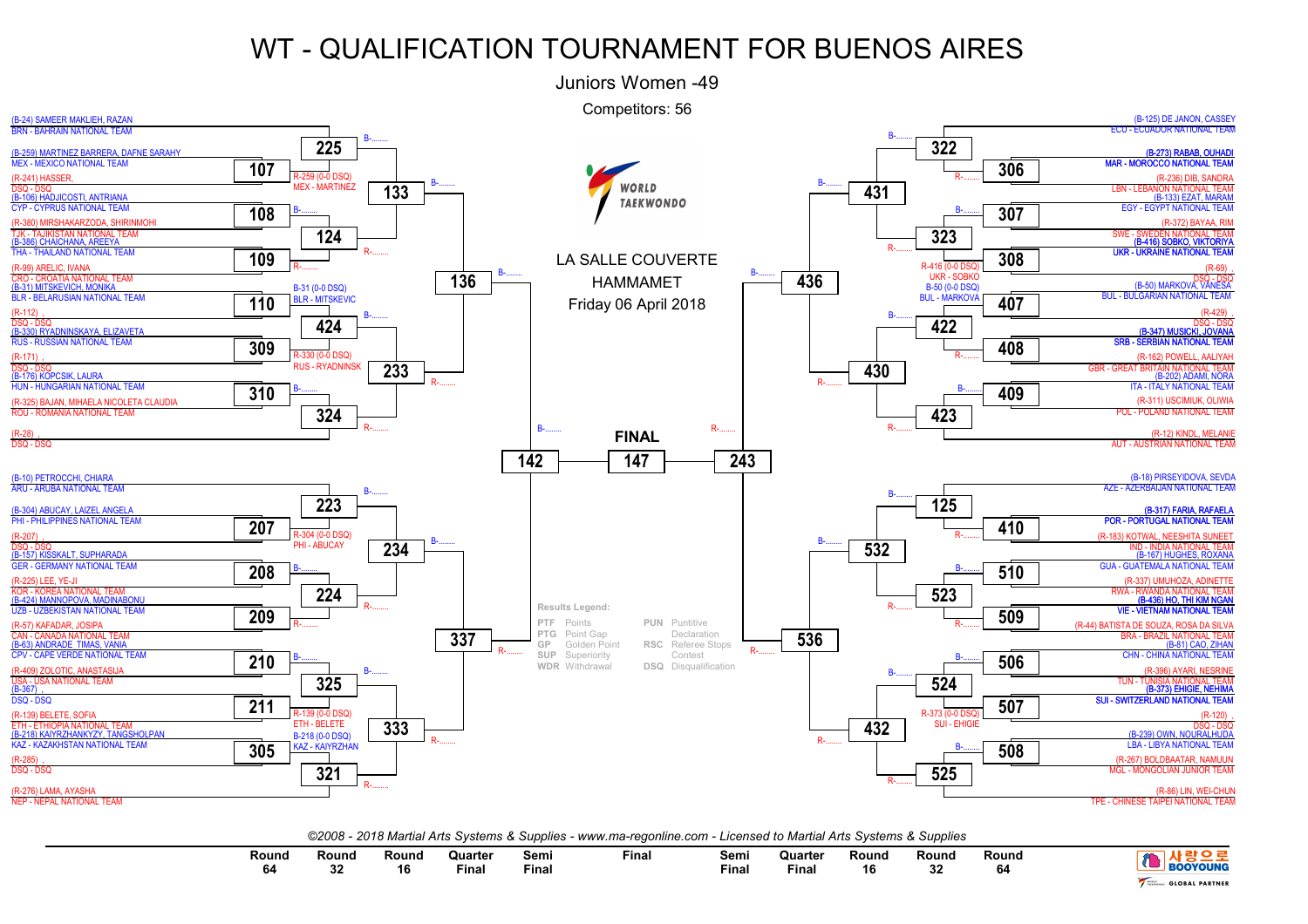

| Round<br>64 | Round | Round<br>$\overline{a}$<br>ם ו | Quarter<br>Final | Semi<br><b>Final</b> | Final | Sem.<br><b>Final</b> | Quarter<br>Fina. | Round<br>. C<br>ט ו | Round<br>$\sim$<br>∘ | Round | <b>BOOYOUNG</b>       |
|-------------|-------|--------------------------------|------------------|----------------------|-------|----------------------|------------------|---------------------|----------------------|-------|-----------------------|
|             |       |                                |                  |                      |       |                      |                  |                     |                      |       | <b>GLOBAL PARTNER</b> |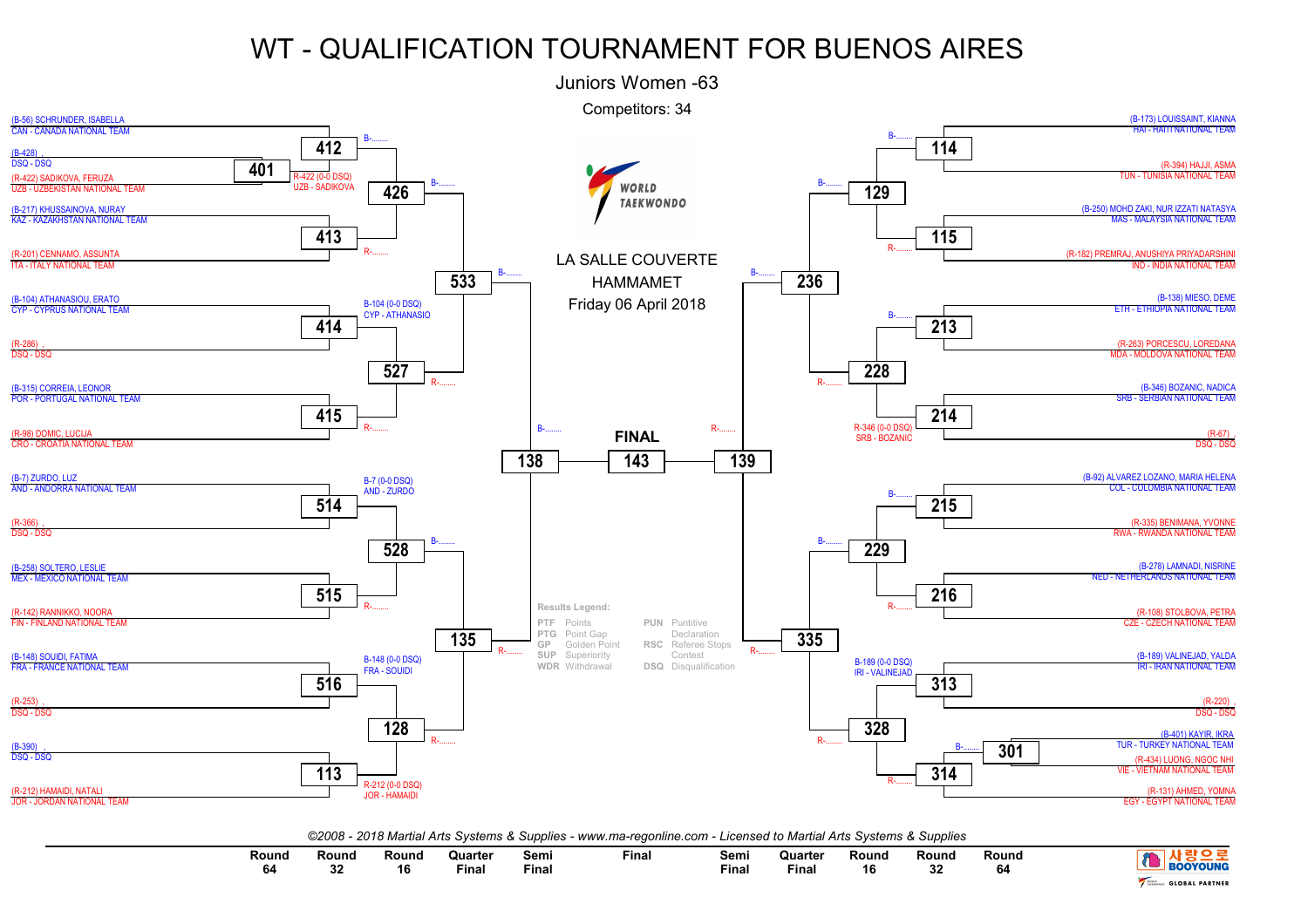

| Round<br>64 | Round<br>ົ | Rouna<br>16. | Quarter<br>Final | Semı<br>Fina. | Fina | Semi<br>Fina | Quarter<br>Fina. | Round | Round<br>$\sim$<br>υz | Round | <b>300YOUNG</b>       |
|-------------|------------|--------------|------------------|---------------|------|--------------|------------------|-------|-----------------------|-------|-----------------------|
|             |            |              |                  |               |      |              |                  |       |                       |       | <b>GLOBAL PARTNER</b> |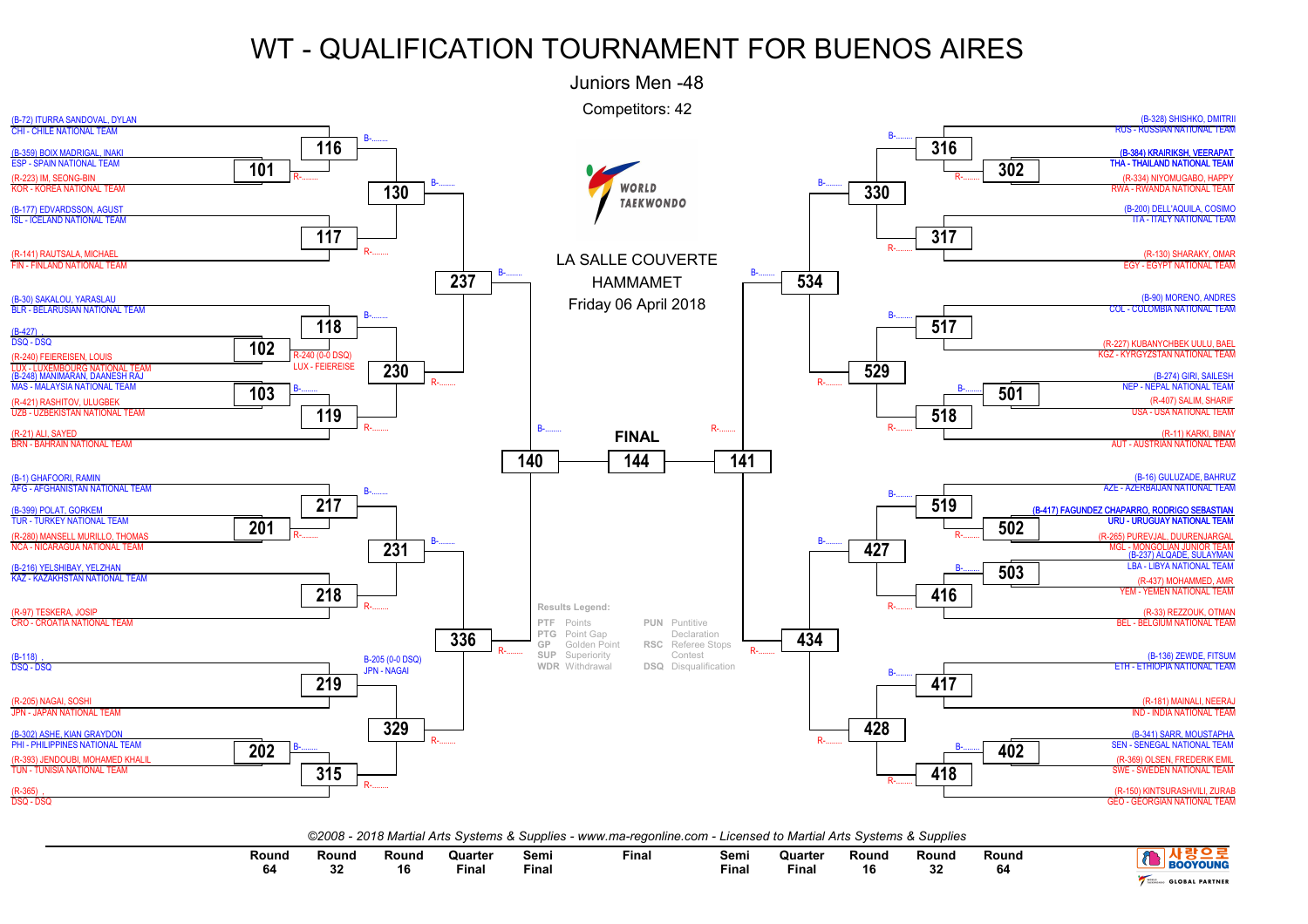

| Round<br>64 | Round<br>$\sim$ | Round<br>16 | Quarter<br>the contract of the contract of the contract of<br>Final | Semi<br>Final | Final | Semi<br>Final | Quarter<br><b>Final</b> | Round<br>16 | Round<br>00<br>94 | Round<br>64 | <b>OYOUNG</b>         |
|-------------|-----------------|-------------|---------------------------------------------------------------------|---------------|-------|---------------|-------------------------|-------------|-------------------|-------------|-----------------------|
|             |                 |             |                                                                     |               |       |               |                         |             |                   |             | <b>GLOBAL PARTNER</b> |